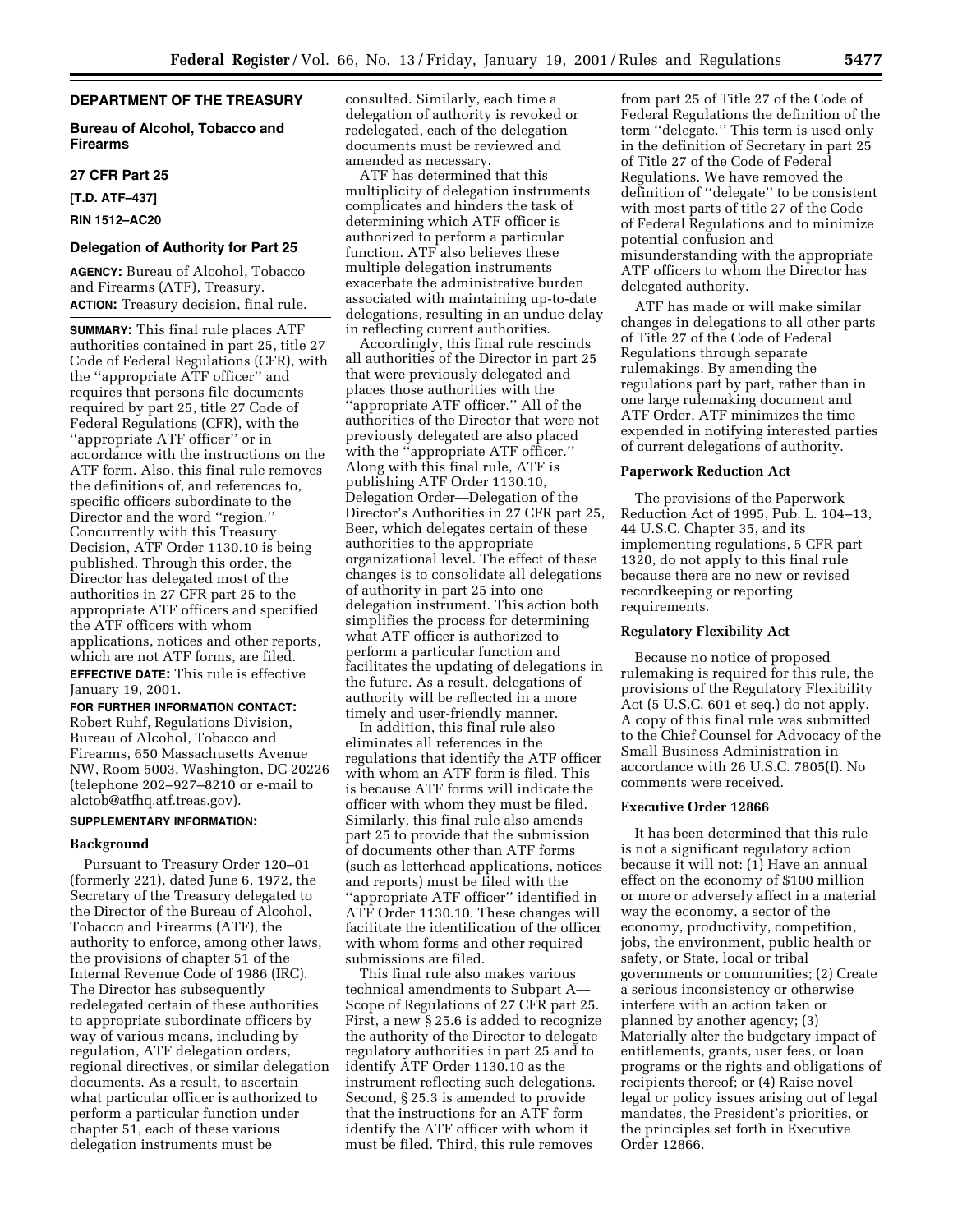### **Administrative Procedure Act**

Because this final rule merely makes technical amendments and conforming changes to improve the clarity of the regulations, it is unnecessary to issue this final rule with notice and public procedure under 5 U.S.C. 553(b). Similarly it is unnecessary to subject this final rule to the effective date limitation of 5 U.S.C. 553(d).

### **Drafting Information**

The principal author of this document is Robert Ruhf, Regulations Division, Bureau of Alcohol, Tobacco and Firearms.

### **List of Subjects in 27 CFR Part 25**

Administrative practice and procedure, Authority delegations, Beer, Claims, Custom duties and inspection, Electronic fund transfers, Excise taxes, Exports, Labeling, Liquors, Packaging and containers, Reporting and recordkeeping requirements, Research, Security measures, Surety bonds, Transportation.

## **Authority and Issuance**

Title 27, Code of Federal Regulations is amended as follows:

## **PART 25—BEER**

**Paragraph 1.** The authority citation for part 25 continues to read as follows:

**Authority:** 19 U.S.C. 81c; 26 U.S.C. 5002, 5051–5054, 5056, 5061, 5091, 5111, 5113, 5142, 5143, 5146, 5222, 5401–5403, 5411– 5417, 5551, 5552, 5555, 5556, 5671, 5673, 5684, 6011, 6061, 6065, 6091, 6109, 6151, 6301, 6302, 6311, 6313, 6402, 6651, 6656, 6676, 6806, 7011, 7342, 7606, 7805; 31 U.S.C. 9301, 9303–8.

## **§§ 25.3, 25.23, 25.52, 25.142 and 25.155 [Amended]**

**Par. 2.** In part 25 remove the words ''Director'' each place it appears and add, in substitution, the words ''appropriate ATF officer'' in the

following places:

(a) Section 25.3(a);

(b) Section 25.23(b) introductory text and (c);

- (c) Section 25.52(a)(1), (3), (4) and (5);
- (d) Section 25.142(c); and

(e) Section 25.155.

**Par. 3.** Part 25 is further amended by adding a sentence at the end of paragraph (a) and revising paragraph (b) of § 25.3 to read as follows:

## **§ 25.3 Forms prescribed.**

(a) \* \* \* The form will be filed in accordance with the instructions for the form.

(b) Forms may be requested from the ATF Distribution Center, P.O. Box 5950, Springfield, Virginia 22150–5950, or by accessing the ATF web site (http:// www.atf.treas.gov/).

**Par. 4.** In Subpart A—Scope of Regulations, a new § 25.6 is added as follows:

### **§ 25.6 Delegations of the Director.**

Most of the regulatory authorities of the Director contained in this part 25 are delegated to appropriate ATF officers. These ATF officers are specified in ATF Order 1130.10, Delegation Order— Delegation of the Director's Authorities in 27 CFR part 25, Beer. ATF delegation orders, such as ATF Order 1130.10, are available to any interested person by mailing a request to the ATF Distribution Center, P.O. Box 5950, Springfield, Virginia 22150–5950, or by accessing the ATF web site (http:// www.atf.treas.gov/).

Par. 5. Section 25.11 is amended by removing the definitions of ''Area supervisor'', ''ATF officer'', ''Delegate'', ''Region'' and ''Regional director (compliance)'' and by adding a new definition of ''Appropriate ATF officer'' to read as follows:

## **§ 25.11 Meaning of Terms.**

\* \* \* \* \* *Appropriate ATF Officer.* An officer or employee of the Bureau of Alcohol, Tobacco and Firearms (ATF) authorized to perform any functions relating to the administration or enforcement of this part by ATF Order 1130.10, Delegation Order—Delegation of the Director's Authorities in 27 CFR part 25, Beer. \* \* \* \* \*

**§§ 25.11, 25.22, 25.24, 25.25, 25.42, 25.52, 25.61, 25.63, 25.66, 25.71, 25.72, 25.74, 25.75, 25.77, 25.81, 25.91, 25.95, 25.96, 25.101, 25.103, 25.104, 25.105, 25.114, 25.144, 25.152, 25.158, 25.165, 25.167, 25.173, 25.182, 25.184, 25.196, 25.223, 25.225, 25.272, 25.274, 25.277, 25.281, 25.282, 25.283, 25.284, 25.291, 25.297 and 25.300 [Amended]**

Par. 6. Part 25 is further amended by removing the words ''regional director (compliance)'' each place they appear and adding, in substitution, the words ''appropriate ATF officer'' in the following places:

(a) The definition of Barrel in § 25.11;

(b) Section 25.22;

(c) Section 25.24(a)(7); (d) Section 25.25(a);

- (e) Section 25.42(c);
- 
- (f) Section 25.52(a)(2) and (b)(1), (2), (3);
	- (g) Section 25.61(a) and (c);
	- (h) Section 25.63;
	- (i) Section 25.66(c)(1);
	- (j) Section 25.71(a)(2) and (b)(1);
	- (k) Section 25.72(b)(2);

(l) Section 25.74; (m) Section 25.75; (n) Section 25.77; (o) Section 25.81(e); (p) Section 25.91(c) and (d); (q) Section 25.95; (r) Section 25.96; (s) Section 25.101(a) introductory text and (b); (t) Section 25.103; (u) Section 25.104; (v) Section 25.105; (w) Section 25.114(a); (x) Section 25.144(b); (y) Section 25.152(a) undesignated paragraph; (z) Section 25.158(c); (aa) Section 25.165(b)(3) and (e); (bb) Section 25.167(a); (cc) Section 25.173(a); (dd) Section 25.182; (ee) Section 25.184(d); (ff) Section 25.196(b); (gg) Section 25.223(a); (hh) Section 25.225(b)(2); (ii) Section 25.272(a) introductory text, (b), (c), (d) and (e); (jj) Section 25.274(a); (kk) Section 25.277; (ll) Section 25.281(c); (mm) Section 25.282(b), (c), (d) and (f); (nn) Section 25.283(d); (oo) Section 25.284(b); (pp) Section 25.291(d)(3); (qq) Section 25.297(b)(4); and (rr) Section 25.300(c).

## **§§ 25.31, 25.42, 25.64, 25.66, 25.68, 25.127, 25.213, 25.251, 25.252, 25.291, 25.294 and 25.300 [Amended]**

**Par. 7.** Part 25 is further amended by adding the word ''appropriate'' before the words ''ATF officer'' or ''ATF officers'' each place they appear in the following places:

- (a) Section 25.31;
- (b) Section 25.42 introductory text;
- (c) Section 25.64;
- (d) Section 25.66(d);
- (e) Section 25.68(b);
- (f) Section 25.127;
- (g) Section 25.213(c);
- (h) Section 25.251(c);
- (i) Section 25.252(c);
- $(i)$  Section 25.291 $(c)(2)(ii);$
- (k) Section 25.294(c); and
- (l) Section 25.300(a) and (d)(3).

Par. 8. Section 25.51 is revised to read as follows:

#### **§ 25.51 Right of Entry and Examination.**

An appropriate ATF officer may enter, during normal business hours, a brewery or other place where beer is stored and may, when the premises are open at other times, enter those premises in the performance of official duties. Appropriate ATF officers may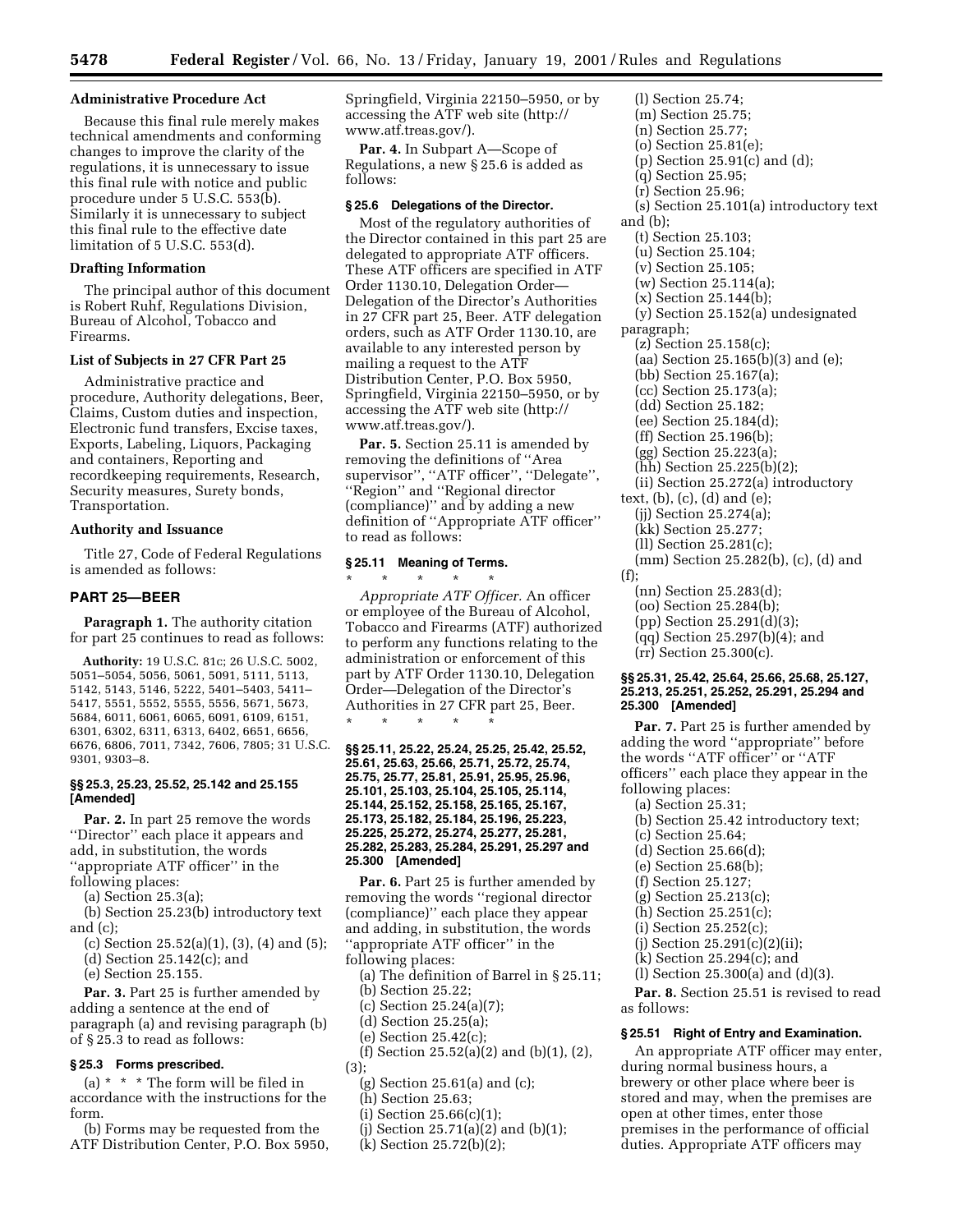make inspections as the appropriate ATF officer deems necessary to determine that operations are conducted in compliance with the law and this part. The owner of any building or place where beer is produced, made, or kept, or person having charge over such premises, who refuses to admit an appropriate ATF officer acting under 26 U.S.C. 7606, or who refuses to permit an appropriate ATF officer to examine beer must, for each refusal, forfeit \$500.

Par. 9. Section 25.52(d) is revised to read as follows:

### **§ 25.52 Variations from requirements.**

\* \* \* \* \* (d) *Withdrawal of approval.* The appropriate ATF officer may withdraw approval of an alternate method or procedure, approved under paragraph (a) or (b) of this section, if the appropriate ATF officer finds that the revenue is jeopardized or the effective administration of this part is hindered by the approval.

\* \* \* \* \* Par. 10. The first and second sentences of § 25.61(b) are revised to read as follows:

### **§ 25.61 General requirements for notice.** \* \* \* \* \*

(b) *Brewer's Notice, Form 5130.10.* Each person must, before commencing business as a brewer, give notice on Form 5130.10. Each person continuing business as a brewer as provided in § 25.71 must give notice on Form 5130.10. \* \* \*

\* \* \* \* \*

### **§ 25.62 [Amended]**

Par. 11. Section 25.62(b) is amended by removing the words ''the regional director of any ATF region'' and adding, in substitution, the words ''an ATF office'.

### **§§ 25.65, 25.78, 25.81, 25.276 and 25.286 [Amended]**

**Par. 12.** Part 25 is further amended by removing the phrase ''with the regional director (compliance)'' each place it appears in the following places:

- (a) Section 25.65;
- (b) Section 25.78;

(c) Section 25.81(b) introductory text; (d) Section 25.276(b); and (e) The last sentence of § 25.286(a).

**Par. 13.** Section 25.71 (a)(1) is amended by removing the words ''to the regional director (compliance)'' from the first sentence.

#### **§ 25.81 [Amended]**

**Par. 14.** Section 25.81 (c) is amended by removing from the introductory text the words ''regional director (compliance) through the ATF area supervisor'' and adding, in substitution, the words ''appropriate ATF officer''.

**Par. 15.** The first through third sentences of § 25.85 are revised to read as follows:

### **§ 25.85 Notice of permanent discontinuance.**

When a brewer desires to discontinue business permanently, he or she must file a notice on Form 5130.10. The brewer must state the purpose of the notice as ''Discontinuance of business'' and give the date of the discontinuance. When all beer has been lawfully disposed of, appropriate ATF officer will approve the Form 5130.10 and return a copy to the brewer. \* \* \* \* \* \* \* \*

#### **§ 25.91 [Amended]**

**Par. 16.** Section 25.91(a) is amended by removing from the second sentence the phrase ''with the regional director (compliance)'' and the comma preceding this phrase.

Par. 17. Section 25.101(b) is revised to read as follows:

## **§ 25.101 Disapproval of bonds or consents of surety.**

\* \* \* \* \* (b) *Appeal of disapproval.* If the bond or consent of surety is disapproved, the person giving the bond or consent of surety may appeal the disapproval to the appropriate ATF officer, who will grant a hearing in the matter if requested by the applicant or brewer, and whose decision will be final.

\* \* \* \* \* Par. 18. The second and last sentences of § 25.141(b)(2) are revised to read as follows:

### **§ 25.141 Barrels and kegs.**

- \* \* \* \* \*
	- (b) \* \* \*

 $(2)$  \* \* \* The coding system employed will permit an appropriate ATF officer to determine the place of production (including street address if two or more breweries are located in the same city) of the beer. The brewer must notify the appropriate ATF officer prior to employing a coding system. \* \* \* \* \*

Par. 19. The second and last sentences of § 25.142(b)(2) are revised to read as follows:

## **§ 25.142 Bottles.**

\* \* \* \* \* (b) \* \* \*

 $(2)$  \* \* \* The coding system employed will permit an appropriate ATF officer to determine the place of production (including street address if two or more breweries are located in the same city) of the beer. The brewer must notify the appropriate ATF offcer prior to employing a coding system.

## **§ 25.165 [Amended]**

\* \* \* \* \*

**Par. 20.** Section 25.165(b)(1) is amended by removing the words ''regional director (compliance), for each region in which taxes are paid'' and adding, in substitution, the words ''appropriate ATF officer''.

#### **§ 25.184 [Amended]**

**Par. 21.** Section 25.184(c) is amended by removing the second sentence.

**Par. 22.** Section 25.213(b) is amended by revising the first and third sentences of the introductory text to read as follows:

## **§ 25.213 Beer returned to brewery other than that from which removed.** \* \* \* \* \*

(b) *Notice.* A brewer need not file notice of intention to return beer to a brewery other than the one from which removed unless required by the appropriate ATF officer. \* \* \* The brewer must file it with the appropriate ATF officer. \* \* \* \* \* \* \* \*

**Par. 23.** Section 25.222 (a) is amended by revising the last sentence to read as follows:

#### **§ 25.222 Notice of brewer.**

(a)  $*$   $*$   $*$  The brewer must submit this notice to the appropriate ATF officer.

\* \* \* \* \*

#### **§§ 25.222 and 25.225 [Amended]**

Par. 24. Part 25 is further amended by removing the words ''area supervisor'' each place they appear, and adding, in substitution, the words ''appropriate ATF officer'' in the following places:

- (a) Section 25.222(b); and
- (b) Section 25.225(b)(2).

Par. 25. Section 25.223(b) is revised to read as follows:

## **§ 25.223 Destruction of beer off brewery premises.**

\* \* \* \* \* (b) *Destruction with supervision.* The appropriate ATF officer may require that an approriate ATF officer verify the information in the notice of destruction or witness the destruction of the beer. The appropriate ATF officer may also require a delay in the destruction of the beer or, if the place of destruction is not readily accessible to an appropriate ATF